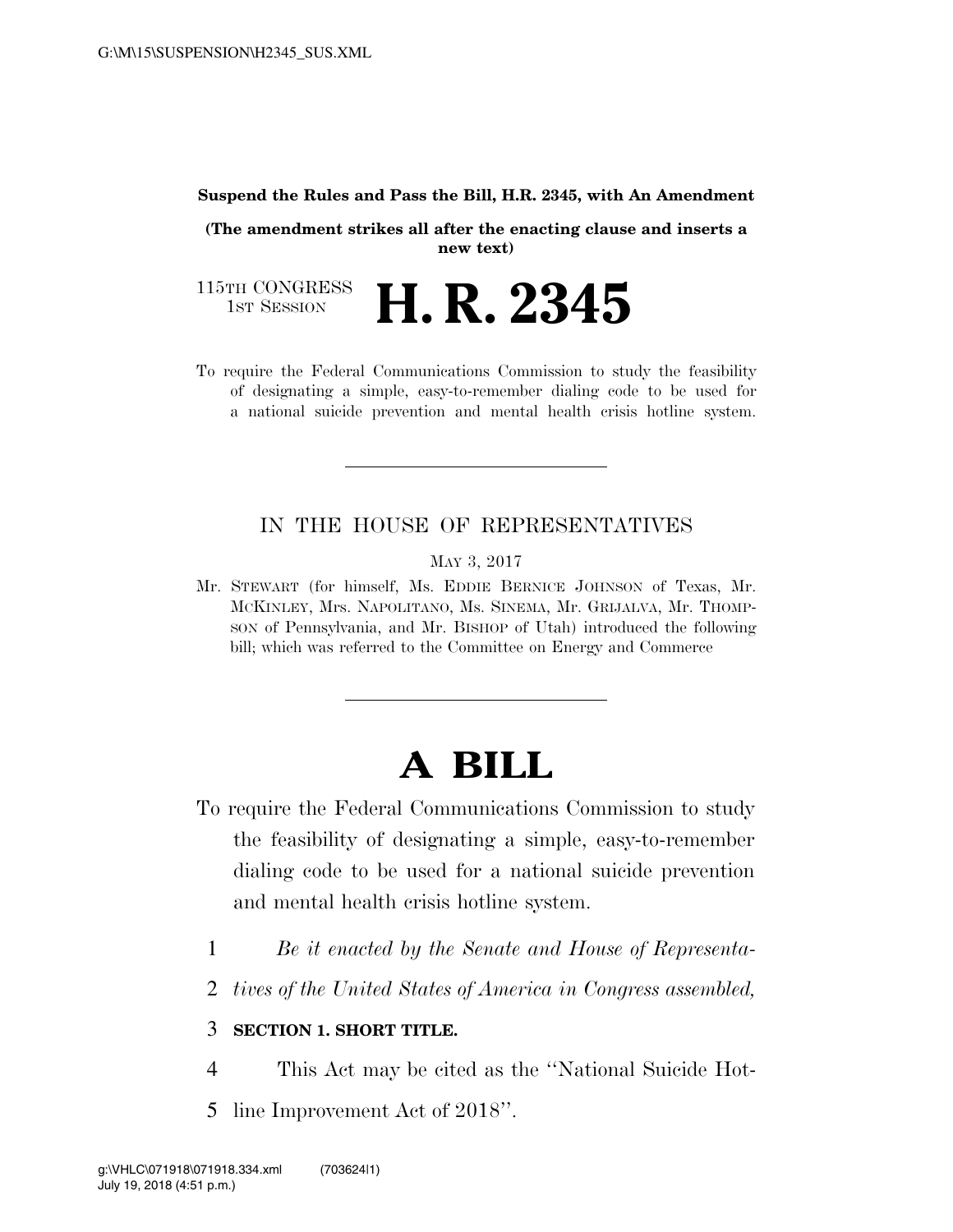## **SEC. 2. DEFINITIONS.**

In this Act—

| 3              | (1) the term "Commission" means the Federal         |
|----------------|-----------------------------------------------------|
| $\overline{4}$ | Communications Commission;                          |
| 5              | $(2)$ the term "covered dialing code" means a       |
| 6              | simple, easy-to-remember, 3-digit dialing code; and |
| 7              | $(3)$ the term "N11 dialing code" means an ab-      |
| 8              | breviated dialing code consisting of 3 digits, of   |
| 9              | which-                                              |
| 10             | (A) the first digit may be any digit other          |
| 11             | than "1" or "0"; and                                |
| 12             | (B) each of the last 2 digits is " $1$ ".           |
| 13             | SEC. 3. STUDIES AND REPORTS.                        |
| 14             | (a) PRIMARY STUDY.—                                 |
| 15             | (1) IN GENERAL.—The Commission, in coordi-          |
| 16             | nation with the Assistant Secretary for Mental      |
| 17             | Health and Substance Use and the Secretary of Vet-  |
| 18             | erans Affairs, shall conduct a study that—          |
| 19             | (A) examines the feasibility of designating         |
| 20             | an N11 dialing code or other covered dialing        |
| 21             | code to be used for a national suicide preven-      |
| 22             | tion and mental health crisis hotline system;       |
| 23             | and                                                 |
| 24             | (B) analyzes the effectiveness of the Na-           |
| 25             | tional Suicide Prevention Lifeline as of the date   |
|                |                                                     |
| 26             | on which the study is initiated, including how      |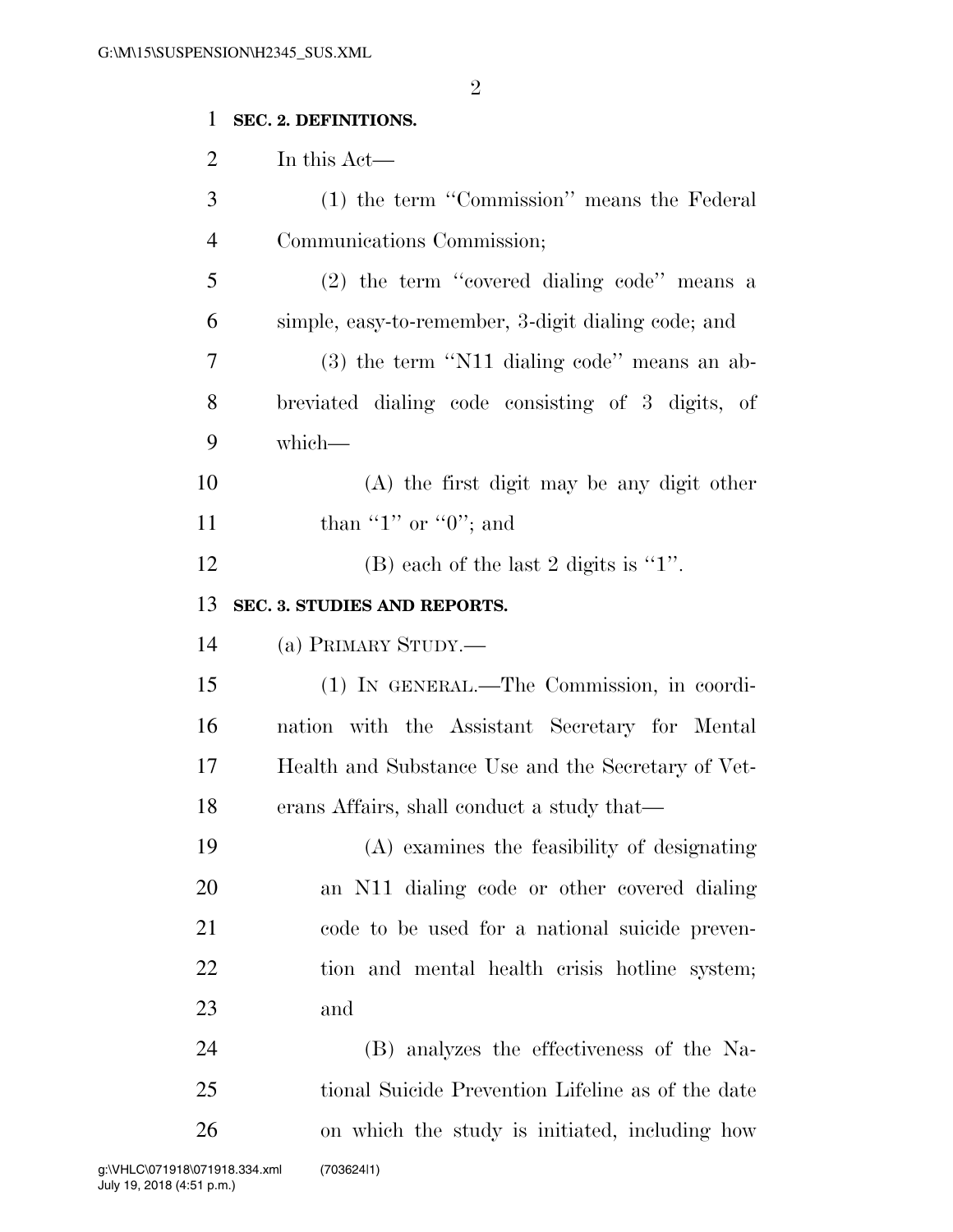| $\mathbf{1}$   | well the lifeline is working to address the needs |
|----------------|---------------------------------------------------|
| $\overline{2}$ | of veterans.                                      |
| 3              | $(2)$ REQUIREMENTS.—                              |
| $\overline{4}$ | (A) COMMISSION.—In conducting the                 |
| 5              | study under paragraph (1), the Commission         |
| 6              | shall—                                            |
| $\tau$         | (i) consider—                                     |
| 8              | (I) each of the N11 dialing codes,                |
| 9              | including the codes that are used for             |
| 10             | other purposes; and                               |
| 11             | (II) other covered dialing codes;                 |
| 12             | (ii) consult with the North American              |
| 13             | Numbering Council; and                            |
| 14             | (iii) review the information provided             |
| 15             | by the Assistant Secretary for Mental             |
| 16             | Health and Substance Use and the Sec-             |
| 17             | retary of Veterans Affairs under subpara-         |
| 18             | graphs (B) and (C), respectively, of this         |
| 19             | paragraph.                                        |
| 20             | (B) SAMHSA STUDY AND REPORT TO AS-                |
| 21             | SIST COMMISSION.—To assist the Commission         |
| 22             | in conducting the study under paragraph $(1)$ ,   |
| 23             | the Assistant Secretary for Mental Health and     |
| 24             | Substance Use shall analyze and, not later than   |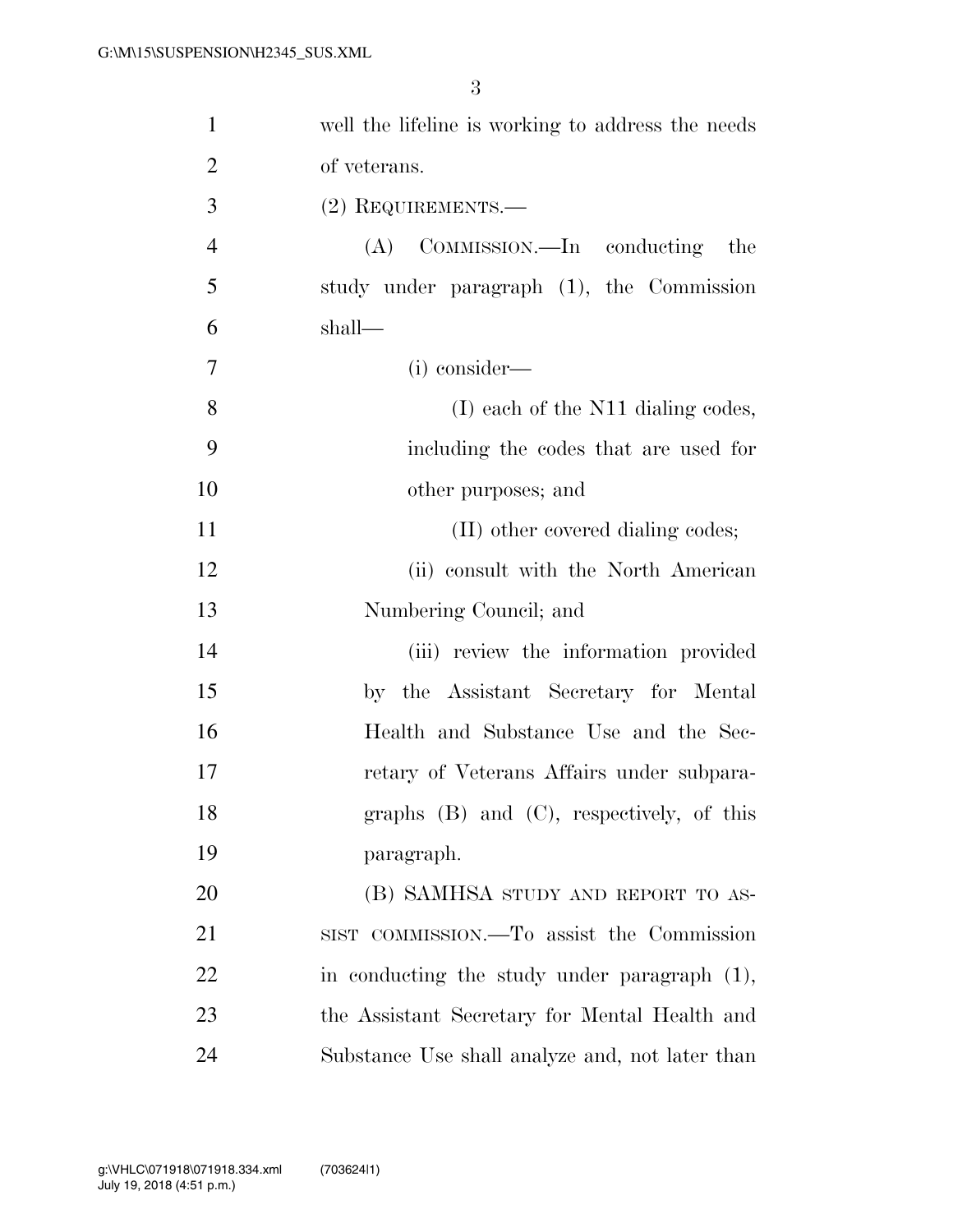| $\mathbf{1}$   | 180 days after the date of enactment of this |
|----------------|----------------------------------------------|
| $\overline{2}$ | Act, report to the Commission on—            |
| 3              | (i) the potential impact of the des-         |
| $\overline{4}$ | ignation of an N11 dialing code, or other    |
| 5              | covered dialing code, for a suicide preven-  |
| 6              | tion and mental health crisis hotline sys-   |
| 7              | tem on-                                      |
| 8              | (I) suicide prevention;                      |
| 9              | (II) crisis services; and                    |
| 10             | (III) other suicide prevention and           |
| 11             | mental health crisis hotlines, includ-       |
| 12             | $ing$ —                                      |
| 13             | (aa) the National Suicide                    |
| 14             | Prevention Lifeline; and                     |
| 15             | (bb) the Veterans Crisis                     |
| 16             | Line; and                                    |
| 17             | (ii) possible recommendations for im-        |
| 18             | proving the National Suicide Prevention      |
| 19             | Lifeline generally, which may include—       |
| 20             | increased public education<br>(I)            |
| 21             | and awareness; and                           |
| 22             | (II) improved infrastructure and             |
| 23             | operations.                                  |
| 24             | (C) VA STUDY AND REPORT TO ASSIST            |
| 25             | COMMISSION.—To assist the Commission<br>in   |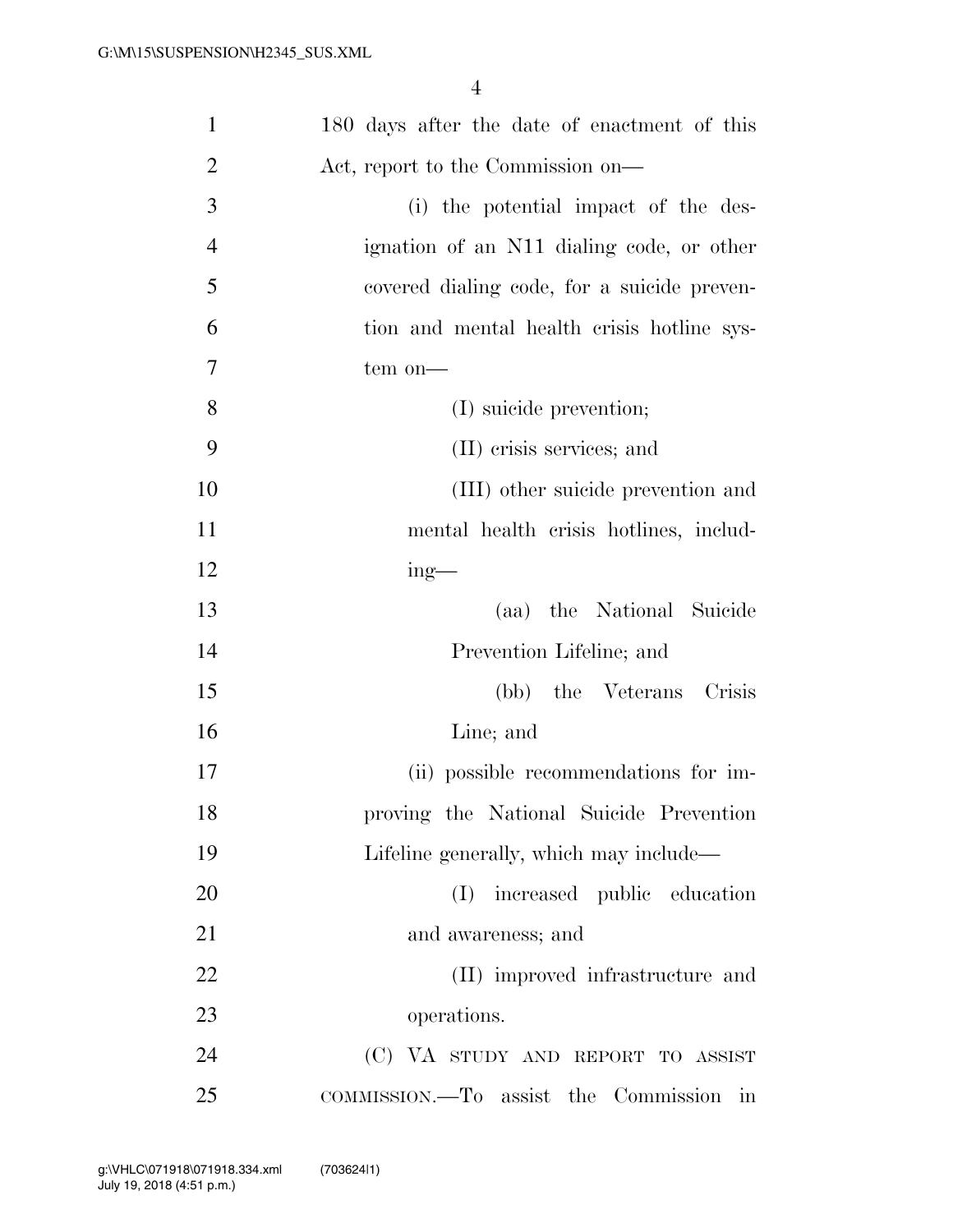| $\mathbf{1}$   | conducting the study under paragraph (1), the      |
|----------------|----------------------------------------------------|
| $\overline{2}$ | Secretary of Veterans Affairs shall study and,     |
| 3              | not later than 180 days after the date of enact-   |
| $\overline{4}$ | ment of this Act, report to the Commission on      |
| 5              | how well the National Suicide Prevention Life-     |
| 6              | line and the Veterans Crisis Line, as in effect    |
| $\overline{7}$ | on the date on which the study is initiated, is    |
| 8              | working to address the needs of veterans.          |
| 9              | (b) PRIMARY COMMISSION REPORT.-                    |
| 10             | (1) IN GENERAL.—Not later than 1 year after        |
| 11             | the date of enactment of this Act, the Commission, |
| 12             | in coordination with the Assistant Secretary for   |
| 13             | Mental Health and Substance Use and the Secretary  |
| 14             | of Veterans Affairs, shall submit a report on the  |
| 15             | study conducted under subsection (a) that rec-     |
|                |                                                    |

 ommends whether a particular N11 dialing code or other covered dialing code should be used for a na- tional suicide prevention and mental health crisis hotline system to—

| 20 | (A) the Committee on Commerce, Science,   |
|----|-------------------------------------------|
| 21 | and Transportation of the Senate;         |
| 22 | (B) the Committee on Health, Education,   |
| 23 | Labor, and Pensions of the Senate;        |
| 24 | (C) the Committee on Veterans' Affairs of |
| 25 | the Senate;                               |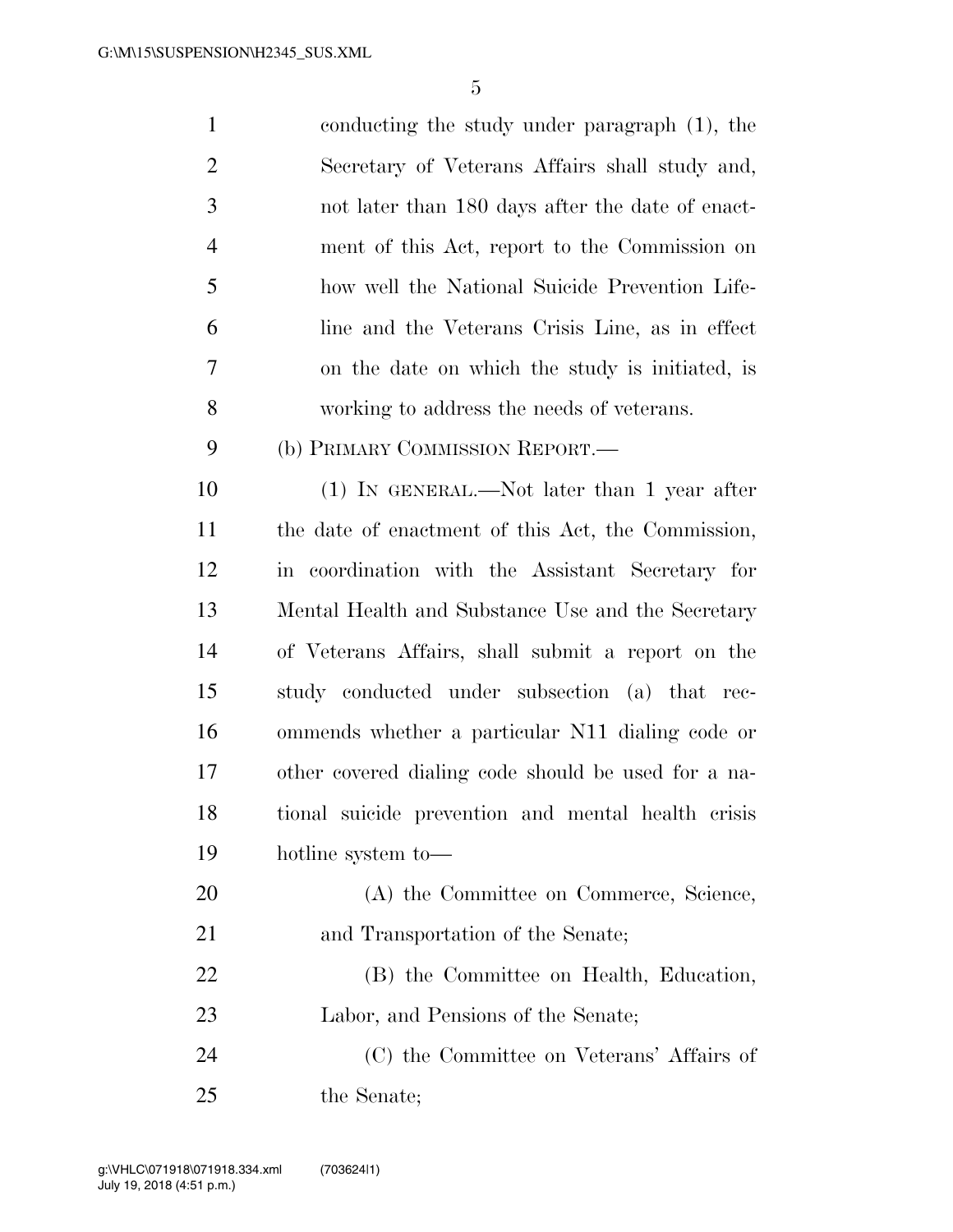| $\mathbf{1}$   | (D) the Committee on Energy and Com-                |
|----------------|-----------------------------------------------------|
| $\overline{2}$ | merce of the House of Representatives; and          |
| 3              | (E) the Committee on Veterans' Affairs of           |
| $\overline{4}$ | the House of Representatives.                       |
| 5              | (2) ADDITIONAL CONTENTS.—If the report sub-         |
| 6              | mitted by the Commission under paragraph (1) rec-   |
| $\overline{7}$ | ommends that a dialing code should be used, the re- |
| 8              | port shall also—                                    |
| 9              | (A) outline the logistics of designating            |
| 10             | such a dialing code;                                |
| 11             | (B) estimate the costs associated with des-         |
| 12             | ignating such a dialing code, including—            |
| 13             | (i) the costs incurred by service pro-              |
| 14             | viders, including—                                  |
| 15             | translation changes in the<br>(I)                   |
| 16             | network; and                                        |
| 17             | (II) cell site analysis and re-                     |
| 18             | programming by wireless carriers; and               |
| 19             | (ii) the costs incurred by States and               |
| 20             | localities;                                         |
| 21             | (C) provide recommendations for desig-              |
| 22             | nating such a dialing code;                         |
| 23             | (D) provide a cost-benefit analysis com-            |
| 24             | paring the recommended dialing code with the        |
| 25             | National Suicide Prevention Lifeline, as in ef-     |